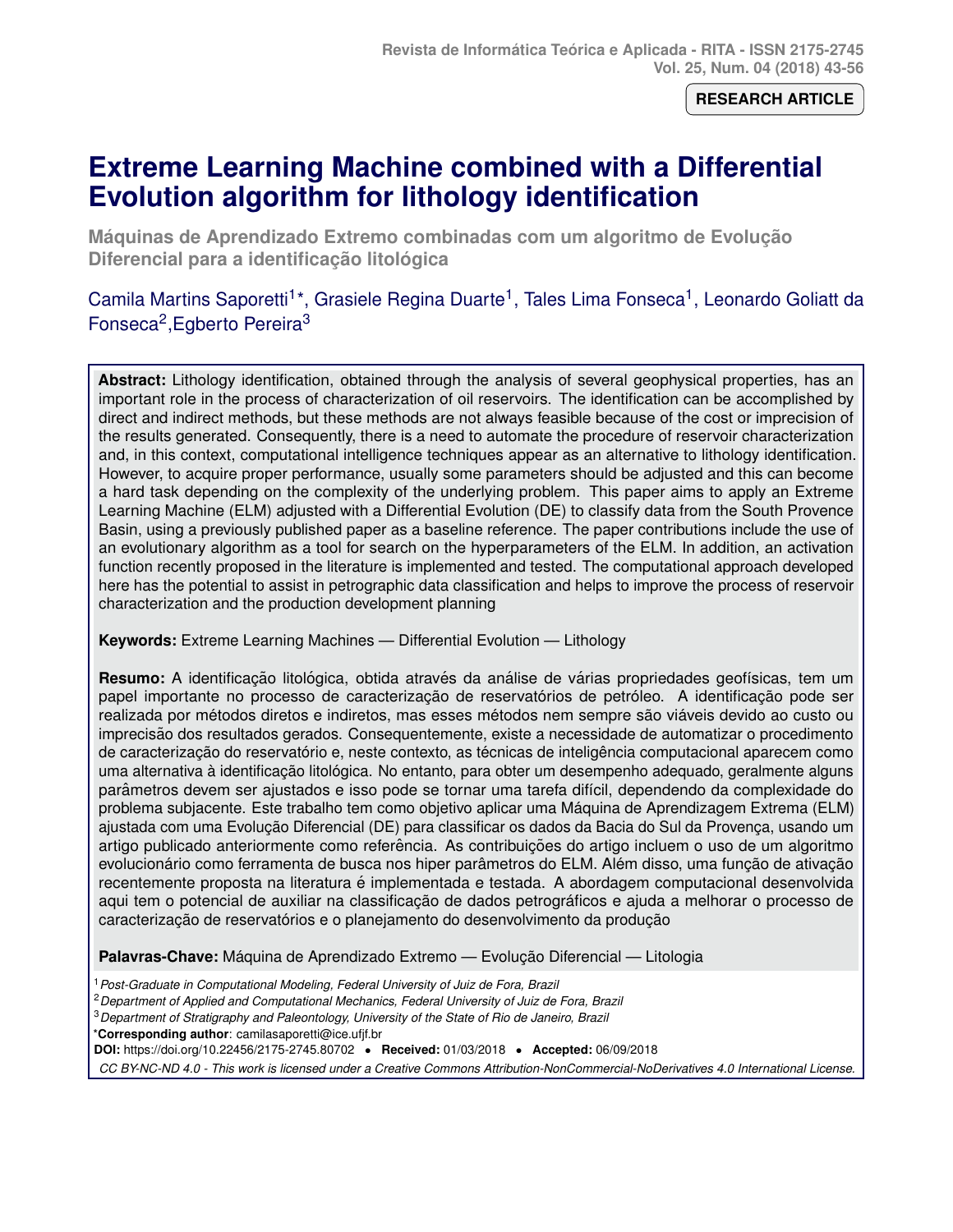## **1. Introduction**

The knowledge of the lithology of an oil well can be obtained through of the analysis of various geophysical features. This procedure is critical in the reservoir description process and enables to generate lithological patterns that are described by the petrophysical features and may then be applied in flow simulators for the purpose of evaluate the behavior of a reservoir. Changes in lithology usually is the main reason for differences in rock properties.

There are two kinds of conventional methods for the identification of lithology: direct and indirect. Lithology determination by direct observation of underground cores is an expensive process and is not always reliable and valid because different geologists may provide different interpretations. Indirect methods use well logs for quantifying the physical characteristics of geological formations providing most of the data available to a geologist. A well log is a record of the formations and any events that are encountered in the drilling process (Figure [2](#page-3-0) shows an example of well logs of the oil well studied here). As well as their importance in conclusion decisions, they are also crucial instruments for mapping and identifying lithologies. Nevertheless, indirect methods do not obtain similar performance as direct methods. Manual interpretation of lithologies from well logs is a labor-intensive process that involves the expense of a considerable amount of time by an experienced well log analyst, even using the aid of graphical techniques like cross-plotting [\[1\]](#page-10-0). The problem becomes especially more difficult as the number of simultaneous logs to be analyzed increases. Therefore, it is required to automate the procedure of reservoir characterization and, at this point, computer technologies has shown suitable to lithology identification [\[2,](#page-10-1) [3,](#page-10-2) [4,](#page-10-3) [5\]](#page-10-4). These computer technologies assist the geologists to avoid the unnecessary data analysis work and improve the lithology identification accuracy [\[6\]](#page-10-5). As a result, geologists can build better quantitative evaluation models of different rock properties, which can also improve overall evaluation.

Machine learning approaches can potentially make the process of reservoir and rock formation identification more efficiently by providing the means to formalize the expert knowledge through know-how engineering [\[7\]](#page-10-6). Some research efforts found in the literature are described as follows. An unsupervised Self Organizing Map (SOM) of neural networks for the determination of oil well lithology and fluid contents was proposed by [\[8\]](#page-10-7) and employed fuzzy inference rules derived from known characteristics of well logs were used in the interpretation of the clusters generated by the SOM neural networks. In [\[9\]](#page-10-8), it was introduced kernel Fisher discriminant analysis (KFD), an improved Linear Discriminant Analysis (LDA) with kernel trick, to overcome the shortcoming of LDA for lithology identification. This procedure includes two processes: raising dimensions to get nonlinear information and reducing dimensions to get classification features. Cross plots and Principal Component Analysis were used to lithology characterization and mineralogy description from geochemical logging tool data [\[10\]](#page-10-9). In [\[6\]](#page-10-5), five machine learning methods were employed to classify the formation lithology identification using well log data samples. Horrocks *et al* [\[2\]](#page-10-1) explores different machine learning algorithms and architectures for classifying lithologies using wireline data for coal exploration. Other approaches include multivariate statistical analysis [\[11\]](#page-10-10), neural networks with probabilistic neurons [\[12\]](#page-10-11) or radial basis function kernel [\[13\]](#page-10-12), random forests [\[14,](#page-10-13) [15\]](#page-11-0), combination of classification and regression methods [\[16\]](#page-11-1) and collaborative learning agents [\[7\]](#page-10-6).

ELM networks may need a higher number of hidden neurons due to the random determination of the input weights and hidden biases. In [\[17\]](#page-11-2) a hybrid learning algorithm which uses the differential evolutionary algorithm was proposed to select the input weights and Moore-Penrose (MP) generalized inverse to analytically determine the output weights. This approach proved to be able to achieve a good generalization performance with much more compact networks. An adaptive evolutionary ELM learning paradigm was developed by [\[18\]](#page-11-3), for tool wear estimation in high-speed milling process. A Differential Evolution algorithm (DE) was used to select parameters optimized for the ELM. DE-ELM was used in [\[19\]](#page-11-4) to classify hyperspectral images. Four sets of hyperspectral reference data were used and confirmed the attractive properties of the DE-ELM method in terms of classification accuracy and computation time. The results indicated that the proposed adaptive evolutionary ELM-based estimation model can effectively estimate the tool wear in high-speed milling process. In [\[20\]](#page-11-5) a genetic neural network model was applied to predict lithology characteristic. The model exhibited good representation and strong prediction ability, and is suitable for recognition of lithology, lithofacies and sedimentary facies. The lithology identification from well log based on DE-SVM was proposed by [\[21\]](#page-11-6). The proposed method was considered feasible and produced satisfactory results.

In the literature, ELM integrated with DE have been used in several applications. There are some studies that used evolutionary algorithms combined with machine learning to identify lithologies. However, there are a lack of studies that used the Swish activation function in ELM implementations. Swish activation function has recently proposed by [\[22\]](#page-11-7). This paper explores an Extreme Learning Machine (ELM) [\[23\]](#page-11-8) associated with a Differential Evolution (DE) [\[24\]](#page-11-9) to classify data from the South Provence Basin, taken from [\[25\]](#page-11-10), using the paper by [\[26\]](#page-11-11) as a baseline reference. The output of the classifier is created from input data composed by the combination of mineralogy and textural information and divided into seven classes. The contribution of this paper includes the use of an evolutionary algorithm as a tool for search on the hyperparameters of the ELM. In addition, a recently proposed activation function called Swish [\[22\]](#page-11-7) is implemented and its performance is compared with other well established activation functions in the literature. We have performed computational experiments and we have consistently achieved better results than those achieved by [\[26\]](#page-11-11). The remainder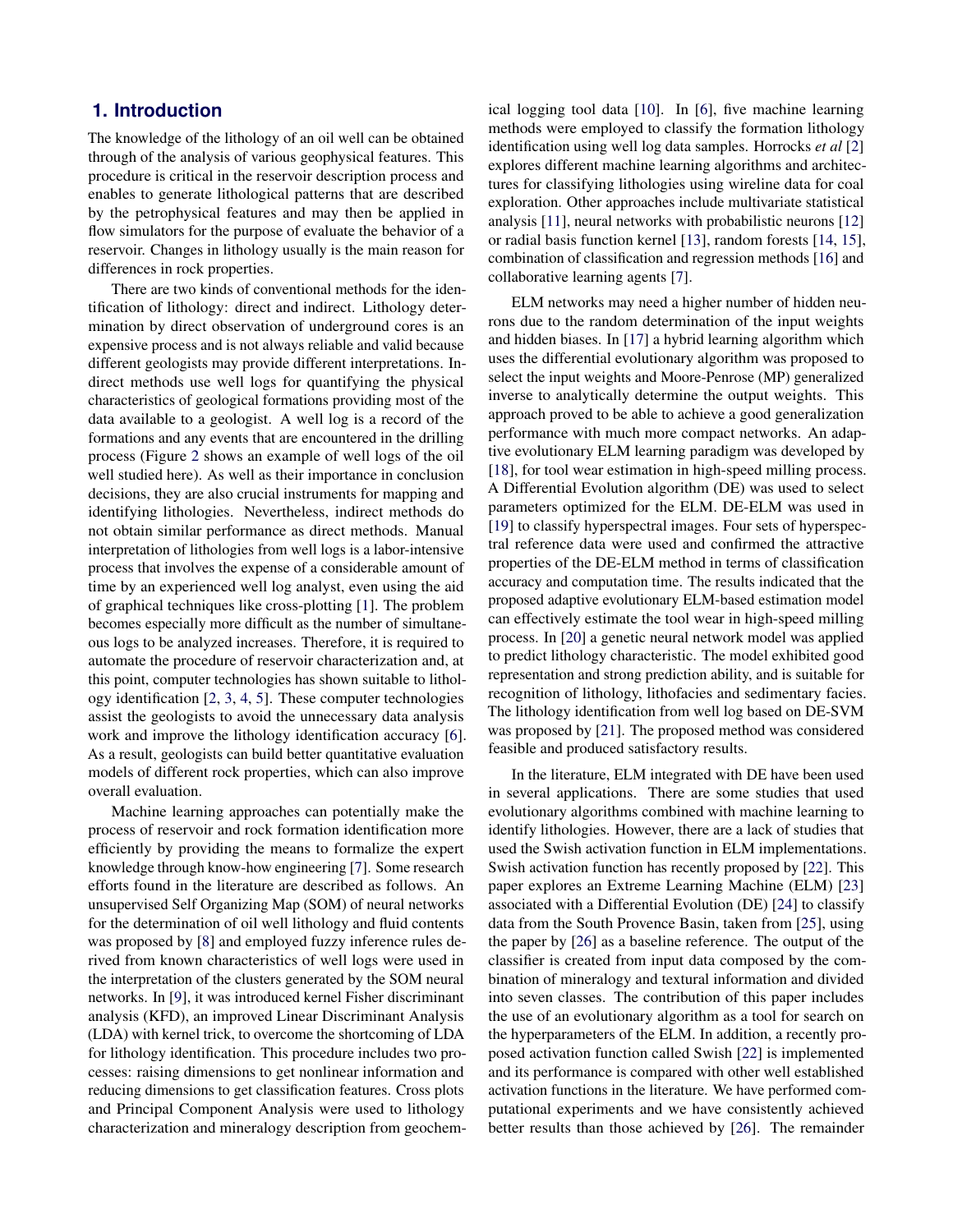of this paper is organized as below. Section [2](#page-2-0) describes the experimental data used in this study, the research methodology and evaluation methods. Section [3](#page-5-0) presents modeling processes, discusses prediction results, and compares model performance. Concluding remarks and research contributions are given in the final section.

## <span id="page-2-0"></span>**2. Material and Methods**

#### **2.1 Experimental Dataset**

The well of interest in this paper is located within the Southern Basin of Provence, near Cassis and La Ciotat, called La Ciotat-1 (Figure [1\)](#page-2-1). The database employed here, shown in Table [10,](#page-13-0) is a subset of samples of the database found in [\[25\]](#page-11-10). This subset was selected for purposes of comparison with [\[26\]](#page-11-11). The dataset was generated through core plugs extracted from land well La Ciotat-1 drilled down to 150 m from the surface. Figure [2](#page-3-0) shows an example the well logs. The set of well logs include gamma-ray, P- and S-wave sonic, density, and resistivity data. This database is composed by elastic, mineralogical, and petrographic properties and was used in several studies ([\[26,](#page-11-11) [27,](#page-11-12) [28,](#page-11-13) [29\]](#page-11-14)). Integrates ultrasonic measurements of Pand S-wave velocities at various effective pressures, density and porosity measurements, quantitative mineralogic analyses using X-ray diffraction (XRD), detailed petrographic studies of thin sections, and critical porosity and elastic properties of microporous mixed carbonate-siliciclastic rocks. Table [1](#page-2-2) shows the petrographic classes and their description according to [\[25\]](#page-11-10).

<span id="page-2-1"></span>

**Figure 1.** Location of La Ciotat-1 and La Ciotat-2 wells (extracted from [\[25\]](#page-11-10)).

#### **2.2 Extreme Learning Machines**

The Extreme Learning Machine (ELM) [\[23\]](#page-11-8) is a feed forward artificial neural networks, which has a single hidden

<span id="page-2-2"></span>

|          | <b>Table 1.</b> Petrographic classes and their description according |  |  |  |
|----------|----------------------------------------------------------------------|--|--|--|
| to [25]. |                                                                      |  |  |  |

| 101231.        |                                                                                                                                                                                                    |
|----------------|----------------------------------------------------------------------------------------------------------------------------------------------------------------------------------------------------|
| Class          | Description                                                                                                                                                                                        |
| C <sub>1</sub> | Limestone with grainstone texture (quartz $<$ 5%)                                                                                                                                                  |
| C2             | Limestone with wackestone-packstone texture<br>$\text{(quartz} < 5\%)$                                                                                                                             |
| C <sub>3</sub> | Quartz-rich limestone with sparitic/microsparitic<br>intergranular space: grainstone texture<br><sub>or</sub><br>wackestone-packstone texture with recrystallized<br>matrix (quartz $5\% - 50\%$ ) |
| C4             | Quartz-rich limestone with micritic intergranu-<br>lar space: wackestone-packstone texture (quartz)<br>$5\% - 50\%$                                                                                |

- C5 Slightly argillaceous quartz-rich limestone with wackestone-packstone texture (quartz 5%−50% and clay  $2\% - 5\%$ )
- C6 Clean cemented sandstone (quartz  $> 50\%$ )
- C7 Sandstone with carbonate micritic matrix (quartz  $> 50\%)$

layer. ELM strikes a balance between speed and generalization performance, and attracts more and more attention from various respects. Compared with the Artificial Neural Network (ANN), the Support Vector Machine (SVM) and other traditional prediction models, the ELM model retains the advantages of fast learning, good ability to generalize and convenience in terms of modeling [\[30\]](#page-11-15). In ELMs there are three levels of randomness [\[31\]](#page-11-16): (1) fully connected, hidden node parameters are randomly generated, (2) the connection can be randomly generated, not all input nodes are connected to a particular hidden node, and (3) a hidden node itself can be a subnetwork formed by several nodes resulting in learning local features. The output function of ELM used in this paper is given by

$$
\hat{y}(\mathbf{x}) = \sum_{i=1}^{L} \beta_i G(\alpha, \mathbf{w}_i, b_i, \mathbf{c}, \mathbf{x}) =
$$

$$
\sum_{i=1}^{L} \beta_i G(\alpha MLP(\mathbf{w}_i, b_i, \mathbf{x}) + (1 - \alpha) RBF(\mathbf{x}, \mathbf{c}))
$$

where  $\hat{v}$  is the ELM prediction associated to the input vector **x**,  $\mathbf{w}_i$  is the weight vector of the *i*-th hidden node,  $b_i$ are the biases of the neurons in the hidden layer,  $\beta_i$  are output weights, c is the vector of centers. MLP and RBF are the input activation functions, respectively, while  $\alpha$  is a userdefined that multiplies  $MLP(\cdot)$  and  $RBF(\cdot)$  terms.  $G(\cdot)$  is the nonlinear output activation function and *L* is the the number of neurons in the hidden layer. The output activation functions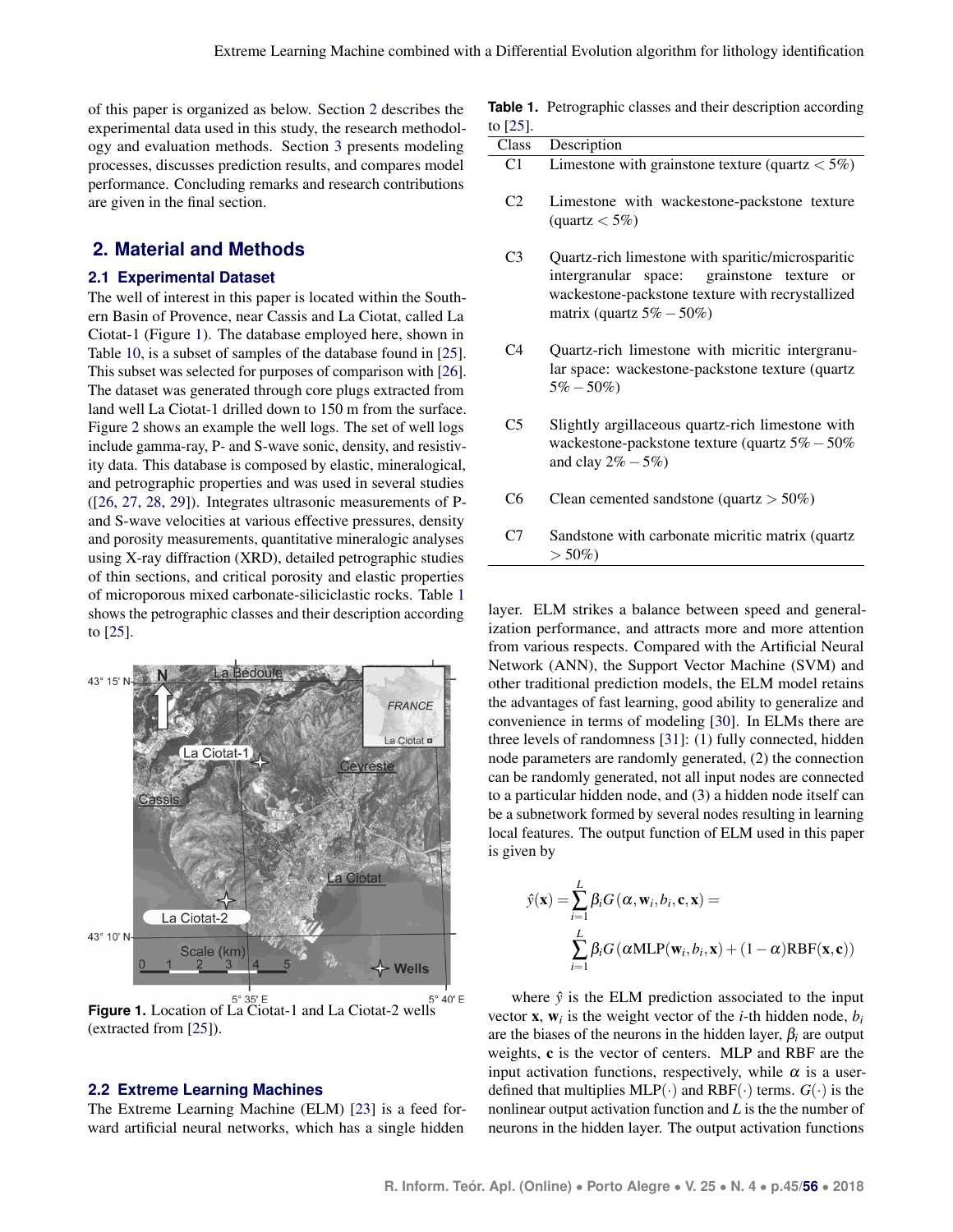<span id="page-3-0"></span>

**Figure 2.** Well logs example (provide from Petroleum National Agency (ANP)).

 $G(\alpha, \mathbf{w}_i, b_i, \mathbf{c}, \mathbf{x})$  with the hidden nodes weights  $(\mathbf{w}, b)$  are presented in Table [2.](#page-3-1)

The parameters  $(w, b)$  are randomly generated (normally distributed with zero mean and standard deviation equals to one), and weights  $\beta_i$  of the output layer are determined analytically. MLP and RBF are the multilayer perceptron and Radial Basis Function activation functions, respectively, written as

$$
MLP(\mathbf{w}_i, b_i, \mathbf{x}) = \sum_{k=1}^{D} w_{ik} x_k + b_i \quad \text{and} \quad (1)
$$

$$
RBF(\mathbf{x}, \mathbf{c}) = \sum_{j=1}^{D} \frac{x_j - c_{ij}}{r_i}
$$
 (2)

where *D* is the number of input features, the centers  $c_{ij}$  are taken uniformly from the bounding hyperrectangle of the input variables and  $r = \max(||\mathbf{x} - \mathbf{c}||)/\sqrt{2D}$ .

The output weight vector  $[\beta_1, ..., \beta_L]$  can be determined by minimizing the approximation error [\[32\]](#page-11-17)

$$
\min_{\pmb{\beta} \in \mathbb{R}^L} \|\mathbf{H}\pmb{\beta} - \mathbf{y}\|
$$

where **y** is the output data vector, **H** is the hidden layer output

**Table 2.** Output activation functions used in ELM.

<span id="page-3-1"></span>

| #                           | Name                  | Activation Function $G$                                     |
|-----------------------------|-----------------------|-------------------------------------------------------------|
| $\Omega$                    | Tribas                | $G(x) = 1 -  x $ if $-1 \ge x \ge 1$ otherwise 0            |
|                             | Identity              | $G(x) = x$                                                  |
| $\mathcal{D}_{\mathcal{L}}$ | ReLU                  | $G(x) = \max(0, x_i; i = 1, \dots, D)$                      |
| 3                           | Swish                 | $G(x) = \frac{x}{1 + exp(-x)}$                              |
| 4                           | <b>Inverse Tribas</b> | $G(x) =  x $ if $-1 \ge x \ge 1$ otherwise 0                |
|                             | HardLim               | $G(x) = 1$ if $x \ge 0$ otherwise 0                         |
| 6                           | SoftLim               | $G(x) = x$ if $0 \ge x \ge 1$ else 0 if $x < 0$ otherwise 1 |
|                             | Gaussian              | $G(x) = exp(-x^2)$                                          |
| 8                           | Multiquadric          | $G(x) = \sqrt{x^2 + b^2}$                                   |
| 9                           | Inverse Multiquadric  | $G(x) = \frac{1}{(x^2 + b^2)^{1/2}}$                        |

matrix

$$
\mathbf{H} = \begin{bmatrix} G_1(\alpha, \mathbf{w}_1, b_1, \mathbf{c}, \mathbf{x}_1) & \cdots & G_L(\alpha, \mathbf{w}_L, b_L, \mathbf{c}, \mathbf{x}_1) \\ \vdots & \ddots & \vdots \\ G_1(\alpha, \mathbf{w}_1, b_1, \mathbf{c}, \mathbf{x}_N) & \cdots & G_L(\alpha, \mathbf{w}_L, b_L, \mathbf{c}, \mathbf{x}_N) \end{bmatrix}
$$
 and  

$$
\mathbf{y} = \begin{bmatrix} y_1 \\ \vdots \\ y_N \end{bmatrix}
$$

is the output data vector with *N* the number of data points.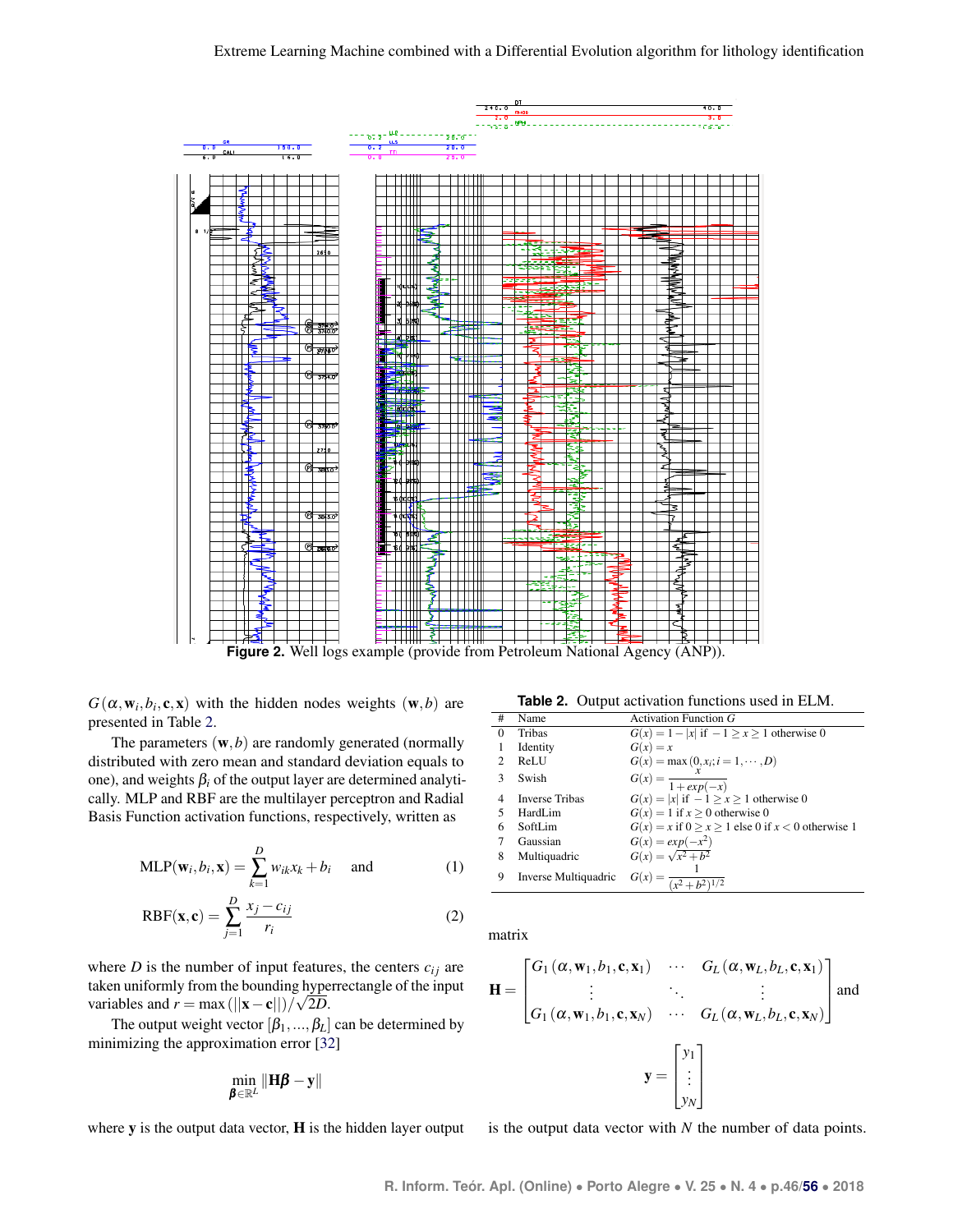The optimal solution is given by

$$
\pmb{\beta} = (\mathbf{H}^T\mathbf{H})^{-1}\mathbf{H}^T\mathbf{y} = \mathbf{H}^\dagger\mathbf{y}
$$

where  $H^{\dagger}$  is the pseudoinverse of H. Figure [3](#page-4-0) shows an example of a 4-8-1 ELM with four inputs, one hidden layer (8 neurons in each) and one output (petrographic class).

<span id="page-4-0"></span>

**Figure 3.** Connectivities for a 4-8-1 Extreme Learning Machine: four inputs, one hidden layer (8 neurons in each) and one output.

#### **2.3 Evolutionary setting of ELM parameters using Differential Evolution**

In general, classification models have important parameters which cannot be directly estimated from the data [\[33\]](#page-11-18). Such parameters are called hyperparameters, whose values are set before the learning process starts. The performance of a model can be significantly affected by the choice of the hyperparameter, but choosing the best set of values can become a complex task [\[34\]](#page-11-19). Often, these hyperparameters are defined empirically by testing different settings by hand or with an exhaustive search (Grid Search) [\[35\]](#page-11-20). Optimization techniques, such as nature-inspired algorithms [\[36\]](#page-11-21) and automatic configuration procedures [\[37,](#page-11-22) [38\]](#page-11-23) were also alternatives to search towards good parameter sets. It is important to note that Grid Search can be extremely computationally expensive depending on the size of the hyperparameter space and may take an impractical time to find the set of parameters that leads to the best performance of the model. An alternative is the use of population-based evolutionary optimization algorithms to find a set of hyperparameters values that produce an optimal or sub-optimal model which minimizes a predefined loss function on given test data.

Setting the parameters of a classifier is usually a difficult task. Often, these parameters are defined empirically, by testing different settings by hand. An alternative is the use of population-based evolutionary algorithms. Here we employ an Differential Evolution (DE) [\[24\]](#page-11-9) to find the best set of ELM parameters, where each individual is a representation of an Extreme Learning Machine.

Differential evolution is known as one of the most efficient evolutionary algorithms (EAs). The basic strategy of DE can

be described as follows [\[17\]](#page-11-2). Given a set of parameter vectors  $\{\theta i, J | i = 1, 2, \dots, NP\}$  as a population at each generation *J*, we do iteratively:

1. Mutation: For each target vector  $\boldsymbol{\theta}_{i,j+1}, i = 1,2,\ldots, NP$ , a mutant vector is generated according to

$$
\mathbf{v}_{i,J+1} = \mathbf{\theta}_{r_1,J} + F(\mathbf{\theta}_{r_2,J} - \mathbf{\theta}_{r_3,J})
$$

with random and mutually different indices  $r_1, r_2, r_3 \in$ 1,2,...,*NP* and  $F \in [0,2]$ . The constant factor *F* is used to control the amplification of the differential variation  $(\boldsymbol{\theta}_{r_2,G}-\boldsymbol{\theta}_{r_3,G}).$ 

2. Crossover: In this step, the *D*-dimensional trial vector:  $\boldsymbol{\mu}_{i,J+1} = (\boldsymbol{\mu}_{1i,J+1}, \boldsymbol{\mu}_{2i,J+1}, \dots, \boldsymbol{\mu}_{Di,J+1})$  is formed so that

<span id="page-4-1"></span>
$$
\boldsymbol{\mu}_{ji,J+1} = \begin{cases} v_{ji,J+1} & \text{if } randb(j) \le CR & \text{or} \qquad j = rnbr(i), \\ \theta_{ji,J} & \text{if } randb(j) > CR & \text{and} \qquad j \ne rnbr(i). \end{cases}
$$
(3)

In Eq. [\(3\)](#page-4-1), *randb*(*j*) is the *jth* evaluation of a uniform random number generator with outcome in [0,1]. *CR* is the crossover constant in  $[0,1]$  which is determined by user; *rnbr* $(i)$  is a random chosen integer index  $\in [1, D]$  which ensures that  $\boldsymbol{\mu}_{i, J+1}$ gets at least one parameter from ν*i*,*J*+1.

3. Selection: If vector  $\boldsymbol{\mu}_{i,J+1}$  is better than  $\boldsymbol{\theta}_{i,J}$ , then  $\boldsymbol{\theta}_{i,J+1}$  is set to  $\boldsymbol{\mu}_{i,J+1}$ . Otherwise, the old value  $\boldsymbol{\theta}_{i,J}$  is retained as  $\boldsymbol{\theta}_{i,J+1}$ .

Each candidate solution  $\boldsymbol{\theta} = (\theta_1, \theta_2, \theta_3)$  encodes an ELM classifier. An individual represents the number of neurons in the hidden layers  $(\theta_1)$ , the activation function  $(\theta_2)$  according to Table [2,](#page-3-1) and the parameter  $\alpha$  ( $\theta_3$ ) as shown in Table [3.](#page-5-1) Considering the DE approach, the goal is to find the decision variables, corresponding to the ELM parameters and a subset of features, so that the network generates computed outputs that match the outputs of the training data.

#### **2.4 Cross-validation**

Cross-validation is a sampling statistical technique to evaluate the ability of generalization of a model from a dataset. Among the cross-validation techniques, *k*-fold [\[39\]](#page-11-24) is one of the most used. *k*-fold uses a part of the data available to fit the model, and another different part to test it. The dataset is randomly divided into *k* > 1 subsets; from the *k* subsets, *k*−1 are used for training and the remaining set is used for testing. This process is repeated *k* times, using a different test set in each iteration. Different from the Hold-out validation, where the data are divide only one time in train set and test set, the *k*-fold validation reduces the variance in the performance estimate for different data samples and, because of that, the performance estimate is less sensitive to the partitioning of the data. Figure [4](#page-5-2) shows an example of 5-fold cross validation scheme.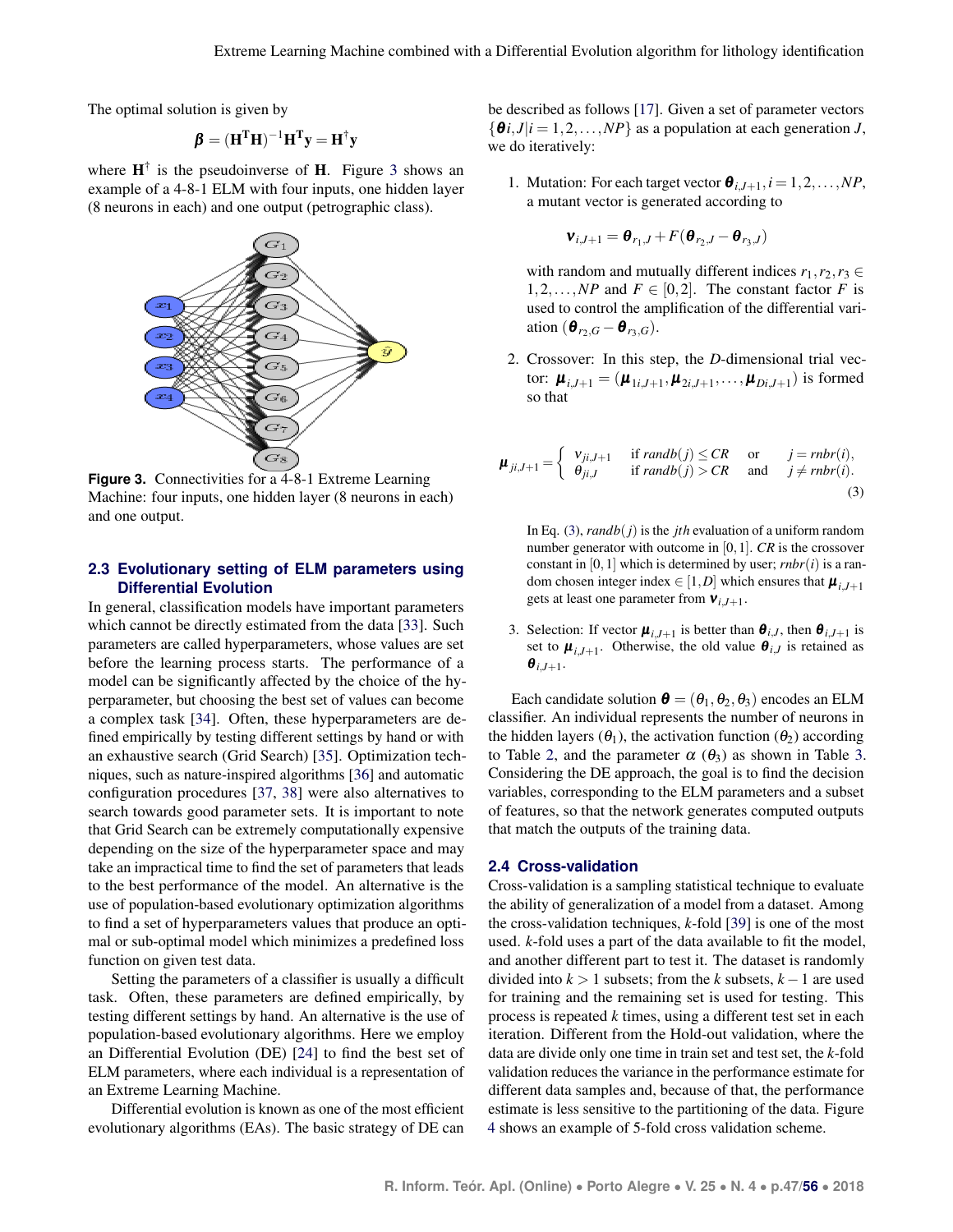<span id="page-5-1"></span>**Table 3.** Encoding of DE for ELM hyperparameters setting. The column DV indicates the Decision Variable in the candidate solution.

|            | canundale sonduon.                                                       |                                                                                                                                                                   |
|------------|--------------------------------------------------------------------------|-------------------------------------------------------------------------------------------------------------------------------------------------------------------|
| DV         | Description                                                              | Range                                                                                                                                                             |
| $\theta_1$ | Number of neurons in<br>the hidden layer (see Fig.<br>3)                 | $1 - 300$                                                                                                                                                         |
| $\theta_2$ | Coding representing the<br>activation function ac-<br>cording to Table 2 | 0: Tribas, 1: Identity,<br>2: ReLU, 3: Swish,<br>4: Inverse Tribas, 5:<br>HardLim, 6: SoftLim,<br>7: Gaussian, 8: Multi-<br>quadric, 9: Inverse Mul-<br>tiquadric |
| $\theta_3$ | Coding representing the                                                  | [0,1]                                                                                                                                                             |

 $\theta_3$  Coding representing the  $\alpha$  parameter

#### **2.5 Performance Metrics**

In order to evaluate the performance of the methods we used the following metrics: Accuracy, Recall, F1, and Kappa. The Accuracy, defined in Eq. [\(4\)](#page-5-3), measures the percentage of correct classification by comparing the predicted classes with classified by the manual method, by direct counting.

$$
Accuracy = \frac{1}{N} \sum_{i=1}^{N} I(f(x_i) = y_i)
$$
\n(4)

where,  $f(x_i)$  is the predicted class of a test samples and  $y_i$  is the true class of this sample. Consider that  $I(true) = 1$  and  $I(false) = 0.$ 

The Recall, given by

<span id="page-5-4"></span>
$$
Recall(c_k) = \frac{TP_k}{TP_k + FN_k}
$$
 (5)

measures the percentage of actual positive samples that were classified as positive. In Eq. [\(5\)](#page-5-4) where  $TP_k$  and  $FN_k$  are the number of true positives and the number of false negatives for class *c<sup>k</sup>* , respectively.

The F1 score, also known as F-Measure, is written as

$$
F1(c_k) = \frac{2TP_k}{2TP_k + FP_k + FN_k} \tag{6}
$$

where  $TP_k$  is the number of positive samples that were correctly classified, *FP<sup>k</sup>* is the number of negative samples classified as positive and  $FN_k$  is the number of positive samples classified as negative. F1 score reaches its best value at 1 and worst score at 0.

The Kappa Test is a measure of interobserver agreement and measures the degree agreement beyond what would be expected solely by chance. To describe whether there is an agreement between two or more evaluators, or between two classification methods, we used the Kappa measure which

<span id="page-5-2"></span>

**Figure 4.** *k*-fold cross-validation method diagram  $(k = 5)$ .

is based on consistent number of responses, i.e., the number of cases in which the result is even among evaluators. This agreement measure assumes a maximum value of 1; values close and even below 0 indicates no agreement. The KAPPA coefficient is calculated according to Eq. [\(7\)](#page-5-5).

<span id="page-5-5"></span>
$$
Kappa = \frac{P_o - P_E}{1 - P_E} \tag{7}
$$

<span id="page-5-3"></span>where

$$
P_o = \frac{\text{no. agreement}}{\text{no. agreement} + \text{no. disagreement}}
$$
 (8)

and

$$
P_E = \sum_{i=1}^{N} (p_{i1} \times p_{i2})
$$
 (9)

where N is the number of categories, *i* is the index of categories,  $p_{i1}$  is the occurrence of proportion category  $i$  for evaluator 1,  $p_{i2}$  is the occurrence of proportion category *i* for evaluator 2. Table [4](#page-5-6) shows the interpretation of the Kappa Statistics according to [\[40\]](#page-11-25) to assess whether a agreement is reasonable.

<span id="page-5-6"></span>**Table 4.** Kappa Statistics Strength Agreement.

| Kappa Statistic | Strength Agreement |
|-----------------|--------------------|
| < 0.0           | Poor               |
| $0.00 - 0.20$   | Slight             |
| $0.21 - 0.40$   | Fair               |
| $0.41 - 0.60$   | Moderate           |
| $0.61 - 0.80$   | Substantial        |
| $0.81 - 1.00$   | Almost Perfect     |

# <span id="page-5-0"></span>**3. Computational Experiments**

The computational experiments described here were conducted based in scikit-learn framework [\[35\]](#page-11-20) and implementations adapted from [\[41\]](#page-11-26), [\[42\]](#page-11-27) and [\[43\]](#page-11-28). All codes and data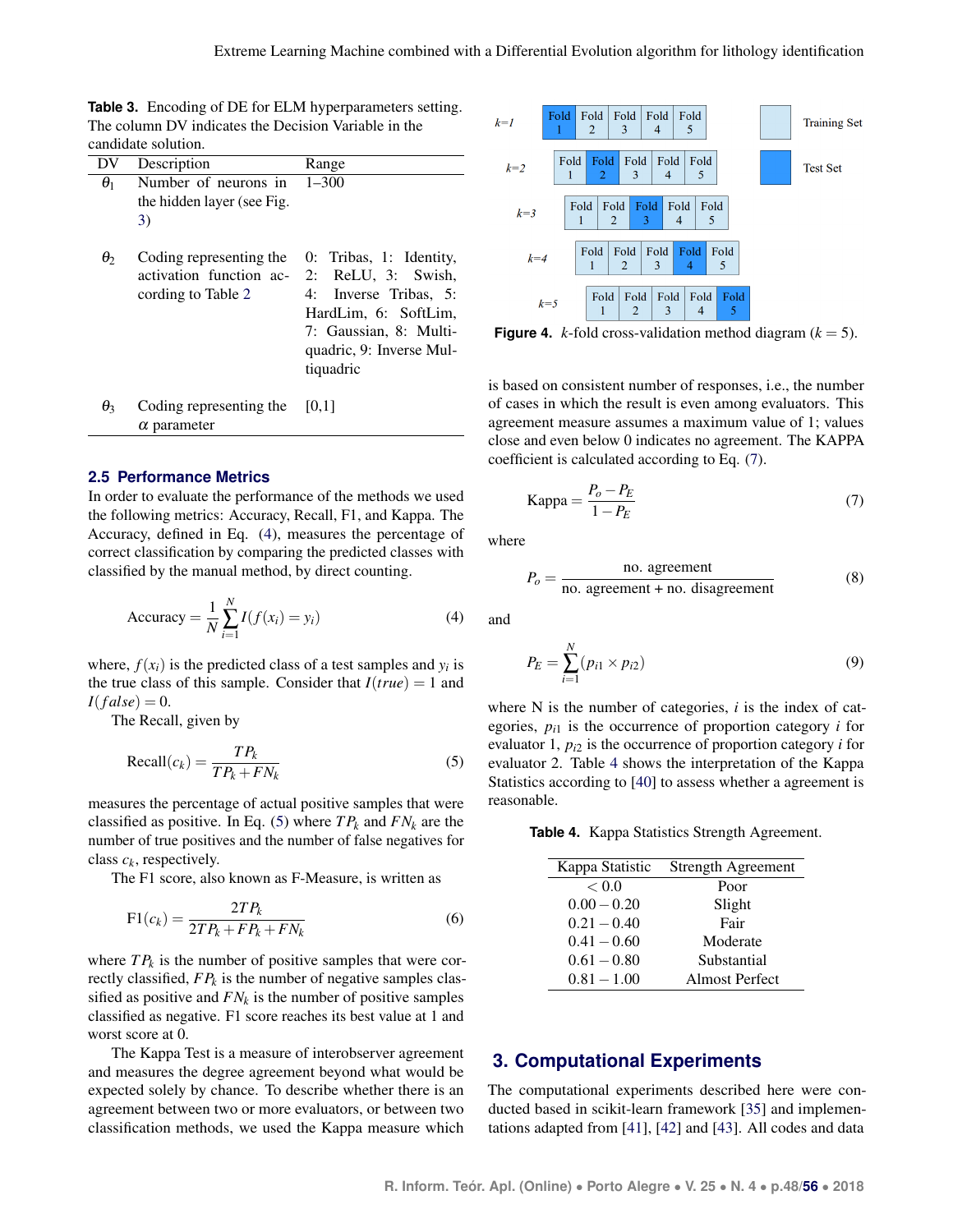<span id="page-6-0"></span>

**Figure 5.** Scheme showing the procedure used for one iteration.

are made available by the authors upon request. Computer specifications used to execute ELM+DE are given as follows: CPU AMD Opteron Processor 6272 (64 cores of 2.1GHz and cache memory of 2MB), RAM of 250GB and operating system Linux Ubuntu 14.04.4 LTS. In order to obtain consistent and reliable results, 100 independent runs were performed using 5-fold cross-validation with shuffled data generated by different random seeds. Figure [5](#page-6-0) shows the scheme representing the procedure used for one iteration. On average, each iteration takes approximately 10 minutes (in the ELM case).

The parameter settings used in the evolutionary process for ELM model selection are displayed in Table [5.](#page-6-1) *CR* was set to 0.7 and *F* was randomly chosen in the interval [0.5, 1]. A technique called Dither, proposed by [\[44\]](#page-12-0), randomly selects the parameter F from the interval [0.5, 1.0] for each generation or for each difference vector that significantly improves convergence behavior, especially in noisy objective functions. A total of 30 individuals evolved under 50 generations for each run. The lower and upper bounds for the number of neurons in the hidden layer were set to 1 and 300, respectively. For each candidate solution, nine activation functions were available according to Table [2](#page-3-1) and  $\alpha \in [0,1]$ . For the number of neurons in the hidden layer and the activation function, the nearest integer was used to define the parameters to be used in the classifier. The objective function (to be maximized) is the Accuracy given by Eq. [\(4\)](#page-5-3).

Table [8](#page-7-0) shows mean and standard deviation of the Accuracy, F1 and Recall for each class. It can be observed that as classes C4 and C7 produced the best averaged values for Accuracy, F1 and Recall. The results agreed with those obtained by [\[25\]](#page-11-10): Classes C1 and C2 were associated with the highest error rate (Limestone–Grainstone pair with respect to their lithology and texture according to Table [1\)](#page-2-2) and also poor performance in class C5 justified by input data set limitations.

<span id="page-6-1"></span>**Table 5.** DE parameter settings used in the optimization of ELM hyperparameters.

| Parameter        | Name                  | Value/Range                                    |
|------------------|-----------------------|------------------------------------------------|
| CR.              | Amplification factor  | 0.7                                            |
| F                | <b>Mutation</b> rate  | $[0.5, 1]$ (randomly chosen)                   |
| NP               | Population size       | 30                                             |
| $J_{max}$        | Number of generations | 50                                             |
| $\theta_L$       | Lower bounds          | $(\theta_1, \theta_2, \theta_3) = (1, 0, 0)$   |
| $\theta_{U}$     | Upper bounds          | $(\theta_1, \theta_2, \theta_3) = (300, 9, 1)$ |
| Fitness function | Accuracy              | Eq. $(4)$                                      |

Table [9](#page-7-1) exhibits the percentage of the samples. It can be observed that the data used are unbalanced, which justifies the accuracy values produced by the method. A discussion on unbalanced lithologic datasets can be found in [\[45\]](#page-12-1).

Figure [6](#page-7-2) presents the confusion matrix of the seven petrographic classes, where rows represent a classification, since the columns represent a reference and a main diagonal representing the correctness of the classification. It is observed which petrographic classes are misclassified to other classes. Overall, classes C4, C7 and C6 have the highest prediction accuracy. In the class C1, 37% of the samples were classified as C2. Considering the class C2, 11% were predicted as C1 and 8% as C3. For C3 samples 16% as C2, 18%, 2% and 3% as C4, C6 and C7 respectively. For class C6 29% of samples were predicted to be C7 while for class C7 13% were considered as C6. This result may occur for C1 and C5 in cases where the lithology interpretations present possible errors. For C5, there is only one sample, which was mostly classified in C4 class due to their similarities in elastic, mineralogical and petrographic properties as can be seen in Table [1.](#page-2-2) Although ELM learned the training sample from C5, it did not record how to generalize new situations, which represents an overfitting problem.

In the barplot presented in Figure  $7(a)$  one can observe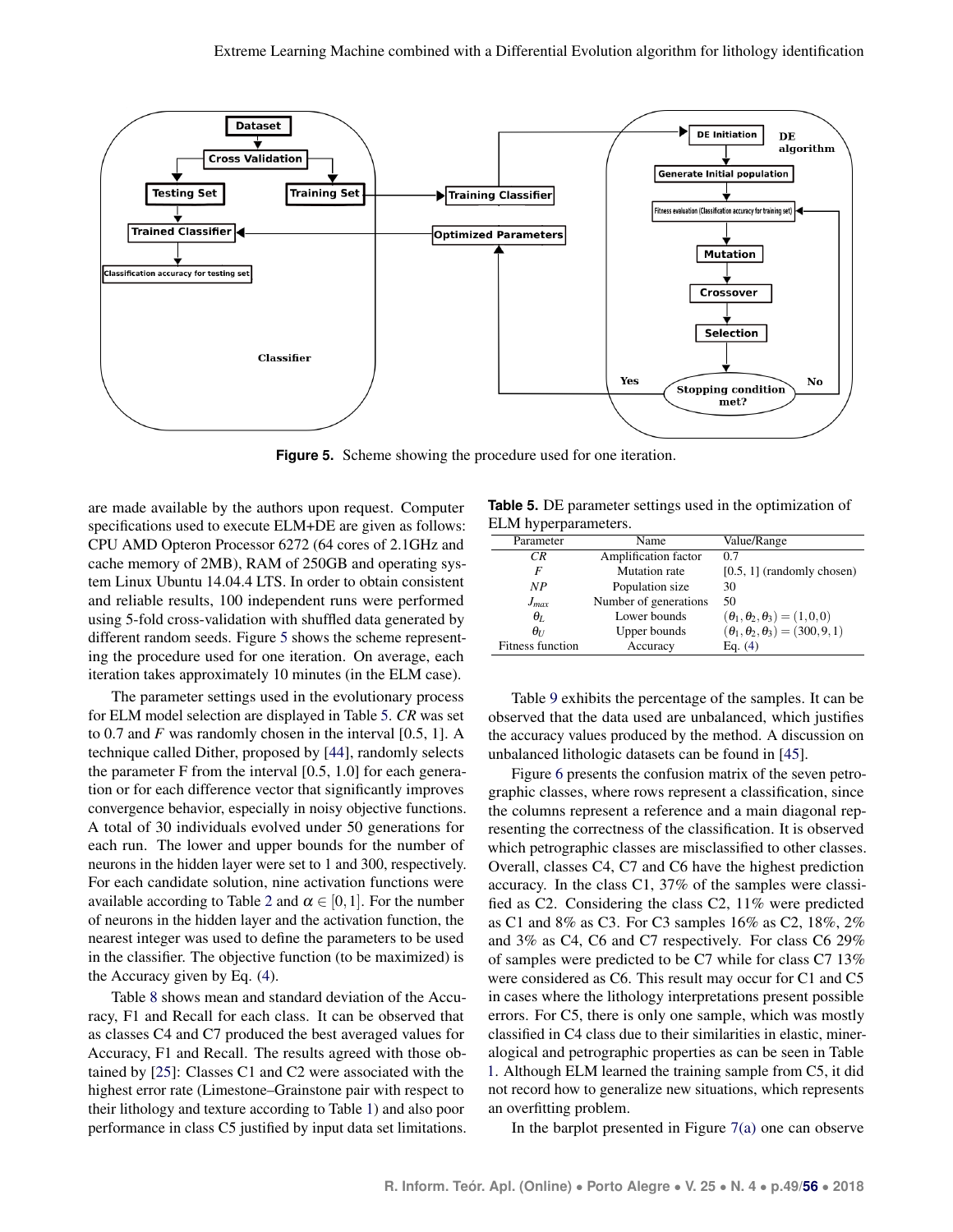**Table 6.** Mean and standard deviation of the Accuracy, F1, Kappa, Recall and  $R^2$  for 5-fold-cross-validation.

| Reference  | Classifier               | Accuracy          | F1.                                            | Kappa                                           | Recall            | $R^2$           |
|------------|--------------------------|-------------------|------------------------------------------------|-------------------------------------------------|-------------------|-----------------|
| This paper | ELM                      | $0.696 \pm 0.044$ | $0.696 \pm 0.044$                              | $0.630 + 0.054$                                 | $0.696 + 0.044$   | $0.878 + 0.064$ |
|            | <b>KNN</b>               | $0.420 + 0.044$   | $0.420 \pm 0.044$                              | $0.303 + 0.053$                                 | $0.420 \pm 0.044$ | $0.610 + 0.090$ |
|            | LDA.                     | $0.412 \pm 0.058$ |                                                | $0.412 + 0.058$ $0.292 + 0.070$ $0.412 + 0.058$ |                   | $0.404 + 0.142$ |
| Ref. [26]  | $\overline{\phantom{0}}$ |                   |                                                | -                                               |                   | $0.8562(*)$     |
|            |                          |                   | $(*)$ best result obtained in the training set |                                                 |                   |                 |

<span id="page-7-3"></span>**Table 7.** Best model (according to accuracy) produced by the Differential Evolution (over 100 independent runs).

| <b>Parameters</b>                                                                  | Accuracy F1 Kappa Recall $R^2$ |  |  |
|------------------------------------------------------------------------------------|--------------------------------|--|--|
| $G = \text{ReLU}, \alpha = 0.04170, \text{ HL} = 21$ 0.800 0.800 0.756 0.800 0.896 |                                |  |  |

<span id="page-7-0"></span>**Table 8.** Mean and standard deviation of the Accuracy, F1, and Recall, for each class, for 5-fold-cross-validation. A total of 100 independent runs were performed.

|                |           | $\sim$ . The person random and personal $\sim$ |                   |                   |
|----------------|-----------|------------------------------------------------|-------------------|-------------------|
| Class          | # samples | Accuracy                                       | F1                | Recall            |
| C <sub>1</sub> | 5         | $0.565 \pm 0.290$                              | $0.494 + 0.240$   | $0.473 + 0.256$   |
| C <sub>2</sub> | 8         | $0.668 \pm 0.118$                              | $0.702 + 0.093$   | $0.756 \pm 0.121$ |
| C <sub>3</sub> | 6         | $0.638 \pm 0.173$                              | $0.571 \pm 0.134$ | $0.532 \pm 0.139$ |
| C <sub>4</sub> | 9         | $0.772 + 0.091$                                | $0.823 + 0.081$   | $0.892 + 0.110$   |
| C <sub>5</sub> |           | $0+0$                                          | $0+0$             | $0+0$             |
| C <sub>6</sub> | 4         | $0.725 \pm 0.192$                              | $0.682 \pm 0.174$ | $0.676 \pm 0.219$ |
| C <sub>7</sub> | 7         | $0.772 \pm 0.131$                              | $0.767 \pm 0.096$ | $0.786 \pm 0.136$ |

<span id="page-7-1"></span>**Table 9.** Classes and Percentage of samples

| Class                       | Percentage of samples $(\%)$ |
|-----------------------------|------------------------------|
|                             | 12.50                        |
| $\mathcal{D}_{\mathcal{L}}$ | 20.00                        |
| 3                           | 15.00                        |
| 4                           | 22.50                        |
| 5                           | 2.50                         |
| 6                           | 10.00                        |
|                             | 17.50                        |

the higher frequencies are for the ReLU and Swish activation functions. Figure [7\(b\)](#page-8-1) shows the optimal number of neurons according to each activation function. As shown in the figure, SoftLim and HardLim functions require a larger number of neurons (on average) in the hidden layer: 236 and 204, respectively. The larger number of neurons present by SoftLim and HardLim when compared with other activaction functions is explained due to the simplicity of its form. A high number of neurons in the network increases its complexity but, as shown in the figure, this complexity appears only 6 out 100 independent runs. For the function ReLU the indicated number of neurons is on average 26. Figure  $7(c)$  shows the variation of  $\alpha$  according to the activation functions (*G*): ReLU and Swich (selected 77 out 100 runs) produced the wide range of parameter  $\alpha$ .

Figure [8](#page-8-3) shows a comparison of the activation function and its derivative for ReLU and Swish. As depicted in the figure, the functions and their derivatives of Swish and ReLU behave very similarly. This similar behavior between Swish and ReLU also leads to similar results in this work, where they

<span id="page-7-2"></span>

**Figure 6.** Confusion matrix plots on the test dataset. Normalized entries were averaged over 100 independent runs.

have been chosen almost the same number of times and the number of neurons is similar as well as the range of parameter α.

Figure [9](#page-9-0) shows boxplots of the Accuracy, F1, Kappa and Recall according to activation functions. For all metrics, ReLU and Swish have similar behavior considering the boxplots. For mertic F1 the function ReLU obtained higher value, followed by the Swish function. In relation a Kappa metric ReLU presented great value and variety. The mean value 0.64 indicates substantially concordance with classification found in [\[25\]](#page-11-10).

According to [\[22\]](#page-11-7), the Swish activation function presents better performance when applied to Deep Learning techniques. The simplicity of Swish and its similarity to ReLU means that replacing the ReLU activation function in any network is just a simple one line code change. The properties of onesided boundedness at zero, smoothness, and non-monotonicity presented by Swish may be the reason of your efficacy, but it is difficult to prove the cause of one activation function outperforms another. Based upon the results obtained in this paper, we can also observe that Swish shows competitive results compared to ReLU when applied on traditional neural models.

The construction of lithology databases often require a subjective and manual process to interpret and classify the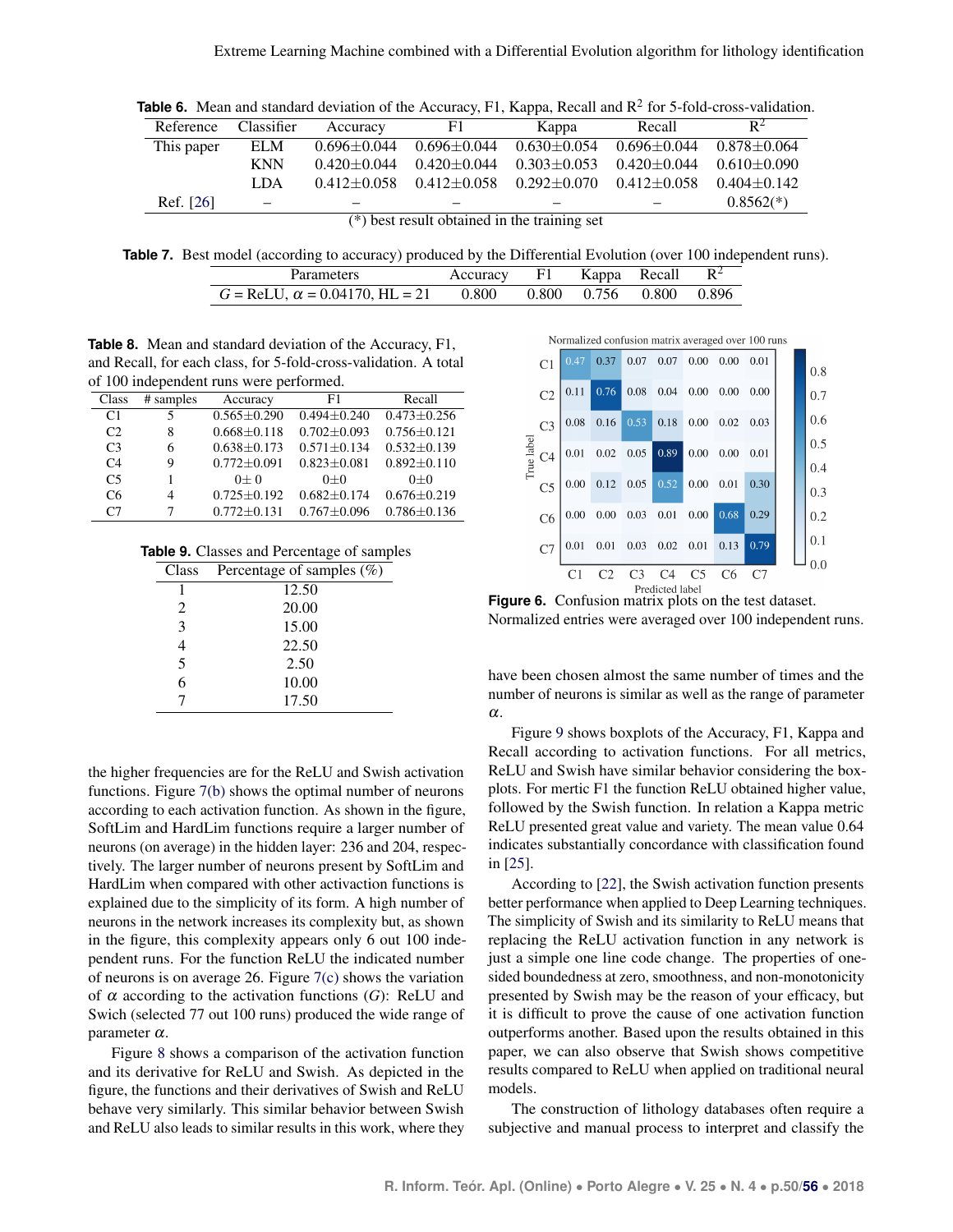<span id="page-8-0"></span>

<span id="page-8-2"></span><span id="page-8-1"></span>**Figure 7.** Frequency of the activation functions  $(G)$  and the relation of the HL and  $\alpha$  with  $G$ .

<span id="page-8-3"></span>

**Figure 8.** Comparison between ReLU and Swish: activaction functions and derivatives.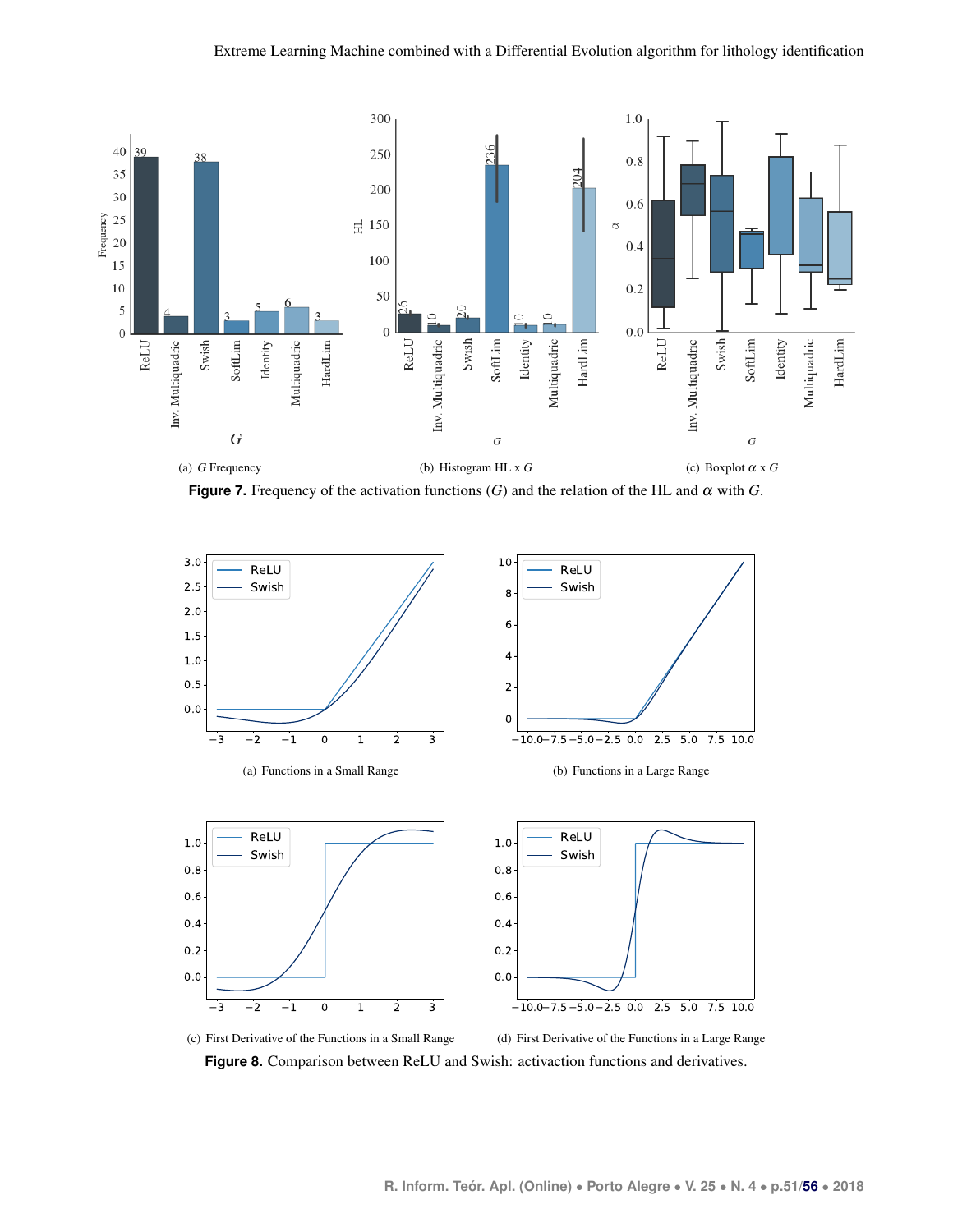<span id="page-9-0"></span>

**Figure 9.** Boxplots showing performance measures accuracy, F1, Kappa and Recall as function of activation functions.

descriptive data. Although detailed, some inconsistencies can be present in lithology descriptions, such as [\[46\]](#page-12-2): the information recorded is dependent on the experience, skill, and prior knowledge of the person recording the logs; lithology databases often contain data collected over a period of many years and generated by different drilling equipment and with different aims and objectives. Another potential limitation is the wide variation in composition of some common materials [\[47\]](#page-12-3). As a result, in cases where lithology has been incorrectly mapped in the original source data, or is not recorded due to scale limitations, it can lead to poor results in the performance of the classifiers.

The proposed approach produced a model with good classification accuracy (the best model presented in the Table [7](#page-7-3) obtained 80%), which can potentially help geologists/petrologists in determining the heterogeneity of a reservoir. In addition,

specialists can apply the classification model to analyze a well logging database during geological exploration, which also provides an improvement in the efficiency of data analysis in the oil industry.

We leave as future work to use techniques to generate synthetic samples, since the number of samples in the database is small and may interfere with the performance of computational methods in order to investigate if the methodology will also perform effectively. Additionally, it is necessary to use more databases and also compare the results obtained by the ELM with other classification methods, such as Artificial Neural Networks, Support Vector Machines, Decision Trees, among others.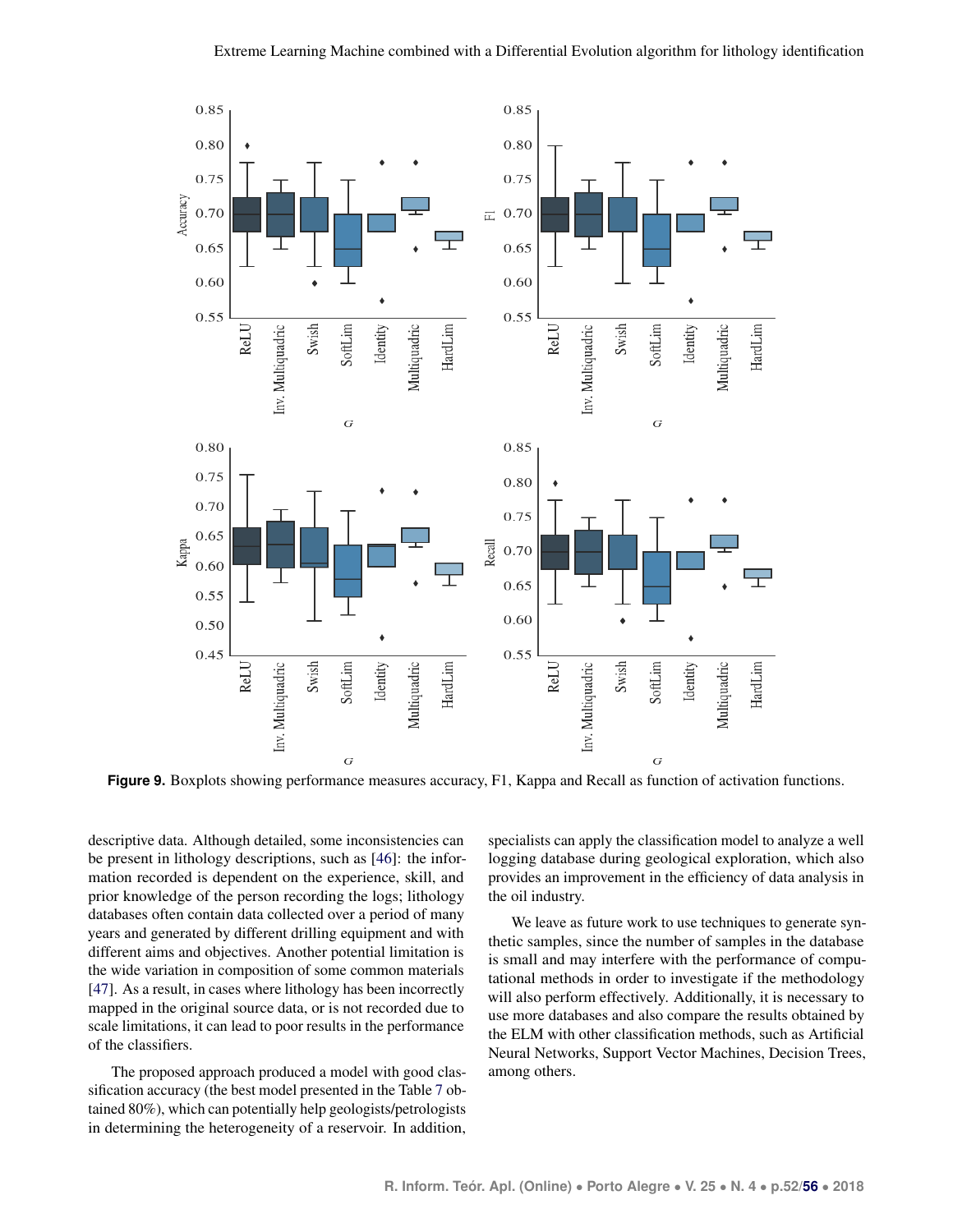# **4. Conclusions**

In this paper we analyzed the use of the Differential Evolution in the search for the optimal hyperparameters of the Extreme Learning Machines classifier is applied for lithology prediction from data that has elastic, mineralogical and petrographic properties. A newly proposed activation function called Swish was implemented and its performance was compared with other well established activation functions in the literature. It can be seen that the Swish function shown competitive results in comparison with the ReLU when applied to the problem in question.  $k$ -fold  $(k = 5)$  method is used as data partitioning criterion for testing and training data sets separation. We perform computational experiments and achieve better results than those achieved by [\[26\]](#page-11-11). It is concluded that the ELM is capable of assisting predicting lithology in reservoirs. The developed computational tool assists in petrographic data classification, helping the geologist to quickly identify the degree of heterogeneity of the reservoir, there by improving the process of reservoir characterization and the production development planning.

# **Acknowledgements**

This work was supported by the Federal University of Juiz de Fora (UFJF), FAPEMIG (grant 01606/15) and the Coordenação de Aperfeiçoamento de Pessoal de Nível Superior - Brasil (CAPES) - Finance Code 001.

## **Author Contributions**

- Camila Martins Saporetti: design the computational setup, implement the source code, wrote the paper, collect the data, perform the analysis.
- Grasiele Regina Duarte: perform the critical review of the computational framework, conduct the statistical analysis.
- Tales Lima Fonseca: implement the source code, perform the analysis of activation functions Relu and Swich.
- Leonardo Goliatt da Fonseca: design the computational setup, implement the source code, wrote the paper, perform the analysis.
- Egberto Pereira: perform the analysis, perform the critical review for petrographic results.

## **References**

<span id="page-10-0"></span>[1] VASINI, E. M. et al. Interpretation of production tests in geothermal wells with t2well-ewasg. *Geothermics*, v. 73, n. 1, p. 158–167, 2018.

<span id="page-10-1"></span>[2] HORROCKS, T.; HOLDEN, E.-J.; WEDGE, D. Evaluation of automated lithology classification architectures using highly-sampled wireline logs for coal exploration. *Comput. Geosci-uk.*, v. 83, n. 1, p. 209 – 218, 2015.

<span id="page-10-2"></span>[3] YANG, H. et al. Performance of the synergetic wavelet transform and modified k-means clustering in lithology classification using nuclear log. *J. Petrol. Sci. Eng.*, v. 144, p.  $1 - 9$ , 2016.

<span id="page-10-3"></span>[4] BORSARU, M. et al. Automated lithology prediction from pgnaa and other geophysical logs. *Appl. Radiat. Isotopes*, v. 64, n. 2, p. 272 – 282, 2006.

<span id="page-10-4"></span>[5] POUR, A. B. et al. Lithological and alteration mineral mapping in poorly exposed lithologies using landsat-8 and aster satellite data: North-eastern graham land, antarctic peninsula. *Ore Geol. Rev.*, v. 1, n. 1, p. –, 2017.

<span id="page-10-5"></span>[6] XIE, Y. et al. Evaluation of machine learning methods for formation lithology identification: A comparison of tuning processes and model performances. *J. Petrol. Sci. Eng.*, v. 139, n. 27, p. 182–193, 2018.

<span id="page-10-6"></span>[7] GIFFORD, C. M.; AGAH, A. Collaborative multi-agent rock facies classification from wireline well log data. *Eng. Appl. Artif. Intel.*, v. 23, n. 7, p. 1158 – 1172, 2010.

<span id="page-10-7"></span>[8] AKINYOKUN, O. et al. Well log interpretation model for the determination of lithology and fluid contents. *Pac. J. Sci. Technol.*, v. 10, n. 1, p. 507–517, 2009.

<span id="page-10-8"></span>[9] DONG, S.; WANG, Z.; ZENG, L. Lithology identification using kernel fisher discriminant analysis with well logs. *J. Petrol. Sci. Eng.*, v. 143, n. 1, p. 95 – 102, 2016.

<span id="page-10-9"></span>[10] KONATÉ, A. A. et al. Lithology and mineralogy recognition from geochemical logging tool data using multivariate statistical analysis. *Appl. Radiat. Isotopes*, v. 128, n. 1, p. 55 – 67, 2017.

<span id="page-10-10"></span>[11] RAMKUMAR, M.; BERNER, Z.; STüBEN, D. Multivariate statistical discrimination of selected carbonate petrographic classifications: Implications on applicability of classification systems and predictability of petrographic types. *Chem. Erde*, v. 62, n. 2, p. 145–159, 2002.

<span id="page-10-11"></span>[12] AL-ANAZI, A.; GATES, I. On the capability of support vector machines to classify lithology from well logs. *Nat. Resour. Res.*, v. 19, n. 2, p. 125–139, 2010.

<span id="page-10-12"></span>[13] SEBTOSHEIKH, M. A.; SALEHI, A. Lithology prediction by support vector classifiers using inverted seismic attributes data and petrophysical logs as a new approach and investigation of training data set size effect on its performance in a heterogeneous carbonate reservoir. *J. Petrol. Sci. Eng.*, v. 134, n. 1, p. 143 – 149, 2015.

<span id="page-10-13"></span>[14] CRACKNELL, M. J.; READING, A. M. Geological mapping using remote sensing data: A comparison of five machine learning algorithms, their response to variations in the spatial distribution of training data and the use of explicit spatial information. *Comput. Geosci-uk.*, v. 63, n. 1, p. 22 – 33, 2014.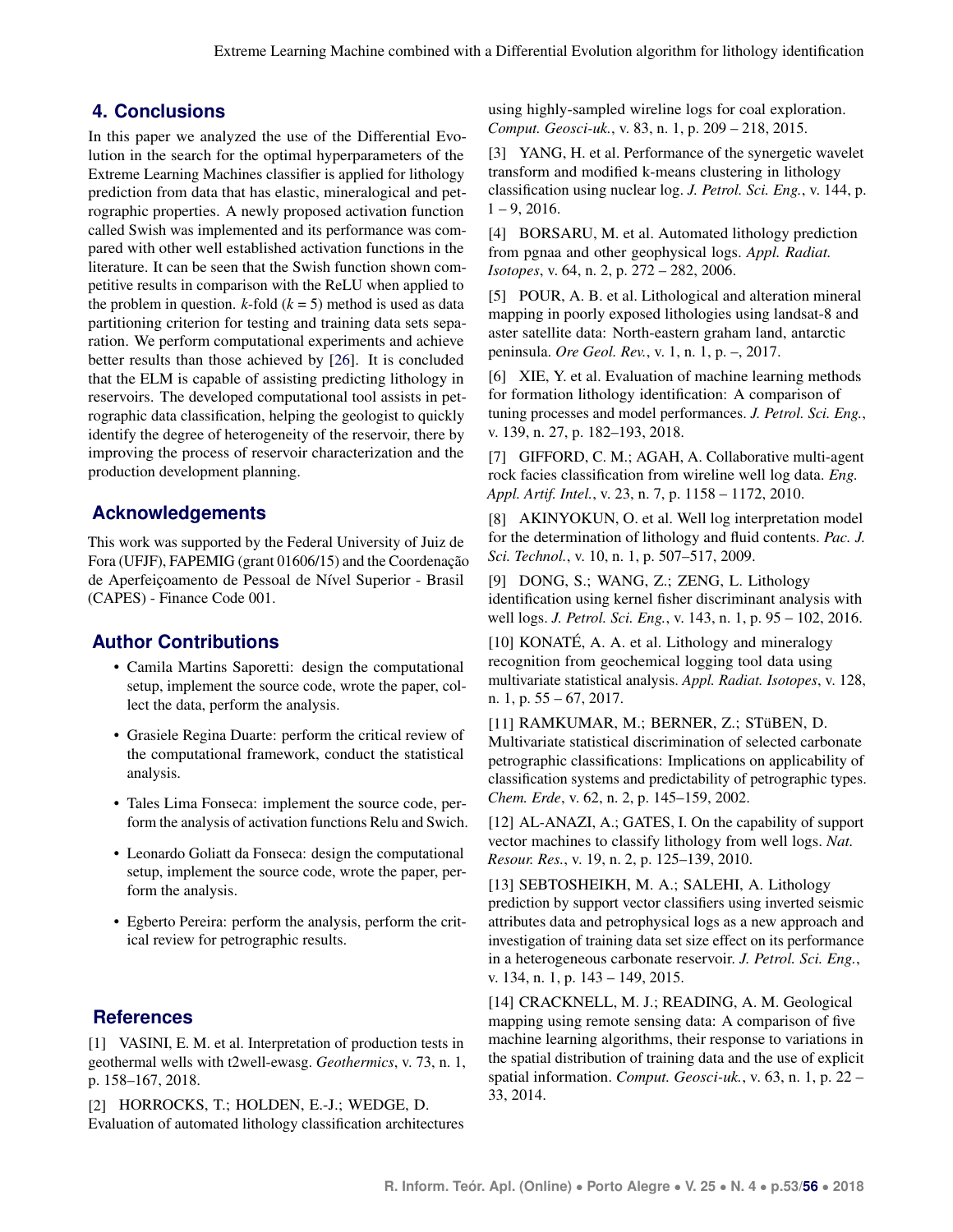<span id="page-11-0"></span>[15] HARRIS, J.; GRUNSKY, E. Predictive lithological mapping of canada's north using random forest classification applied to geophysical and geochemical data. *Comput. Geosci-uk.*, v. 80, n. 1, p. 9 – 25, 2015.

<span id="page-11-1"></span>[16] PLASTINO, A. et al. Combining classification and regression for improving permeability estimations from 1h nmr relaxation data. *J. Appl. Geophys.*, v. 146, n. 1, p. 95 – 102, 2017.

<span id="page-11-2"></span>[17] ZHU, Q.-Y. et al. Evolutionary extreme learning machine. *Pattern Recogn.*, v. 38, n. 10, p. 1759 – 1763, 2005.

<span id="page-11-3"></span>[18] YANG, W.-A.; ZHOU, Q.; TSUI, K.-L. Differential evolution-based feature selection and parameter optimisation for extreme learning machine in tool wear estimation. *Int. J. Prod. Res.*, v. 54, n. 15, p. 4703–4721, 2016.

<span id="page-11-4"></span>[19] BAZI, Y. et al. Differential evolution extreme learning machine for the classification of hyperspectral images. *IEEE Geosci. Remote Sens. Lett.*, v. 11, n. 6, p. 1066–1070, 2014.

<span id="page-11-5"></span>[20] SHAO, Y.; CHEN, Q. Application genetic neural network in lithology recognition and prediction: Evidence from china. In: QI, L.; ZHOU, Q. (Ed.). *Intelligent Information Technology Application, 2008. Second International Symposium on*. Shanghai, China: IEEE, 2008. (IITA '08, v. 2).

<span id="page-11-6"></span>[21] AN-NAN, J.; LU, J. Studying the lithology identification method from well logs based on de-svm. In: *Control and Decision Conference, 2009.* Studying the lithology identification method from well logs based on de-svm: IEEE, 2009. (CCDC, '09).

<span id="page-11-7"></span>[22] ZOPH, P. R. anf B.; LE, Q. V. Searching for activation functions. *CoRR*, abs/1710.05941, n. 1, p. 1–13, 2017.

<span id="page-11-8"></span>[23] HUANG, G.-B.; ZHU, Q.-Y.; SIEW, C.-K. Extreme learning machine: a new learning scheme of feedforward neural networks. In: *Neural Networks, 2004. Proceedings. 2004 IEEE International Joint Conference on*. Budapest, Hungary: IEEE, 2004. v. 2.

<span id="page-11-9"></span>[24] STORN, R.; PRICE, K. Differential evolution–a simple and efficient heuristic for global optimization over continuous spaces. *J. glob. optim.*, v. 11, n. 4, p. 341–359, 1997.

<span id="page-11-10"></span>[25] FOURNIER, F.; BORGOMANO, J. Critical porosity and elastic properties of microporous mixed carbonate-siliciclastic rocks. *Geophysics*, v. 74, n. 2, p. E93–E109, 2009.

<span id="page-11-11"></span>[26] SILVA, A. A. et al. Artificial neural networks to support petrographic classification of carbonate-siliciclastic rocks using well logs and textural information. *J. Appl. Geophys.*, v. 117, n. 1, p. 118–125, 2015.

<span id="page-11-12"></span>[27] BRIGAUD, B. et al. Acoustic properties of ancient shallow-marine carbonates: Effects of depositional environments and diagenetic processes (middle jurassic, paris basin, france). *J. Sediment. Res.*, v. 80, n. 9, p. 791–807, 2010.

<span id="page-11-13"></span>[28] MATONTI, C. et al. Structural and petrophysical characterization of mixed conduit/seal fault zones in

carbonates: Example from the castellas fault (se france). *J. Struct. Geol.*, v. 39, n. 1, p. 103 – 121, 2012.

<span id="page-11-14"></span>[29] CEIA, M. A. de et al. Relationship between the consolidation parameter, porosity and aspect ratio in microporous carbonate rocks. *J. of Appl. Geoph.*, v. 122, p. 111 – 121, 2015.

<span id="page-11-15"></span>[30] GUO, P.; CHENG, W.; WANG, Y. Hybrid evolutionary algorithm with extreme machine learning fitness function evaluation for two-stage capacitated facility location problems. *Expert Syst. Appl.*, v. 71, n. 1, p. 57 – 68, 2017.

<span id="page-11-16"></span>[31] HUANG, G.-B. What are extreme learning machines? filling the gap between frank rosenblatt's dream and john von neumann's puzzle. *Cogn. Comput.*, v. 7, n. 3, p. 263–278, 2015.

<span id="page-11-17"></span>[32] HUANG, G. et al. Trends in extreme learning machines: A review. *Neural Networks*, v. 61, n. Supplement C, p. 32–48, 2015.

<span id="page-11-18"></span>[33] KUHN, M.; JOHNSON, K. *Applied predictive modeling*. 1. ed. Berlin, Germany: Springer, 2013. v. 26.

<span id="page-11-19"></span>[34] MOOR, M. C. andBart D. Hyperparameter search in machine learning. *CoRR*, abs/1502.02127, n. 1, p. 1–5, 2015.

<span id="page-11-20"></span>[35] PEDREGOSA, F. et al. Scikit-learn: Machine learning in python. *J. Mach. Learn. Res.*, v. 12, n. 1, p. 2825–2830, 2011.

<span id="page-11-21"></span>[36] BIAN, X.-Q. et al. Integrating support vector regression with genetic algorithm for  $co<sub>2</sub>$ -oil minimum miscibility pressure (mmp) in pure and impure co<sub>2</sub> streams. *Fuel*, v. 182, n. 1, p. 550 – 557, 2016.

<span id="page-11-22"></span>[37] BALAPRAKASH PRASANNAAND BIRATTARI, M. S. T. Improvement strategies for the f-race algorithm: Sampling design and iterative refinement. In: BARTZ-BEIELSTEIN THOMASAND BLESA AGUILERA, M. J. (Ed.). *Hybrid Metaheuristics*. Berlin, Heidelberg: Springer Berlin Heidelberg, 2007. (HM, '07).

<span id="page-11-23"></span>[38]  $L$ ÓPEZ-IBÁÑEZ, M. et al. The irace package: Iterated racing for automaticalgorithm configuration. *Oper. Res. Perspect.*, v. 3, n. 1, p. 43–58, 2016.

<span id="page-11-24"></span>[39] HASTIE, T.; TIBSHIRANI, R.; FRIEDMAN, J. *The Elements of Statistical Learning - Data Mining, Inference, and Prediction*. 2. ed. Verlag, New York: Springer, 2009. v. 1. (Springer Series in Statistics, v. 1).

<span id="page-11-25"></span>[40] GR, L.; GG, K. The measurement of observer agreement for categorical data. *Biometrics*, v. 33, n. 1, p. 159–174, 1977.

<span id="page-11-26"></span>[41] FRIEDMAN, J. H. Multivariate adaptive regression splines. *ann. stat.*, v. 19, n. 1, p. 1–67, 1991.

<span id="page-11-27"></span>[42] JONES, E.; OLIPHANT, T.; PETERSON, P. {*SciPy*}*: open source scientific tools for* {*Python*}. 2014.

<span id="page-11-28"></span>[43] AKUSOK, A. et al. High-performance extreme learning machines: a complete toolbox for big data applications. *IEEE Access*, v. 3, n. 1, p. 1011–1025, 2015.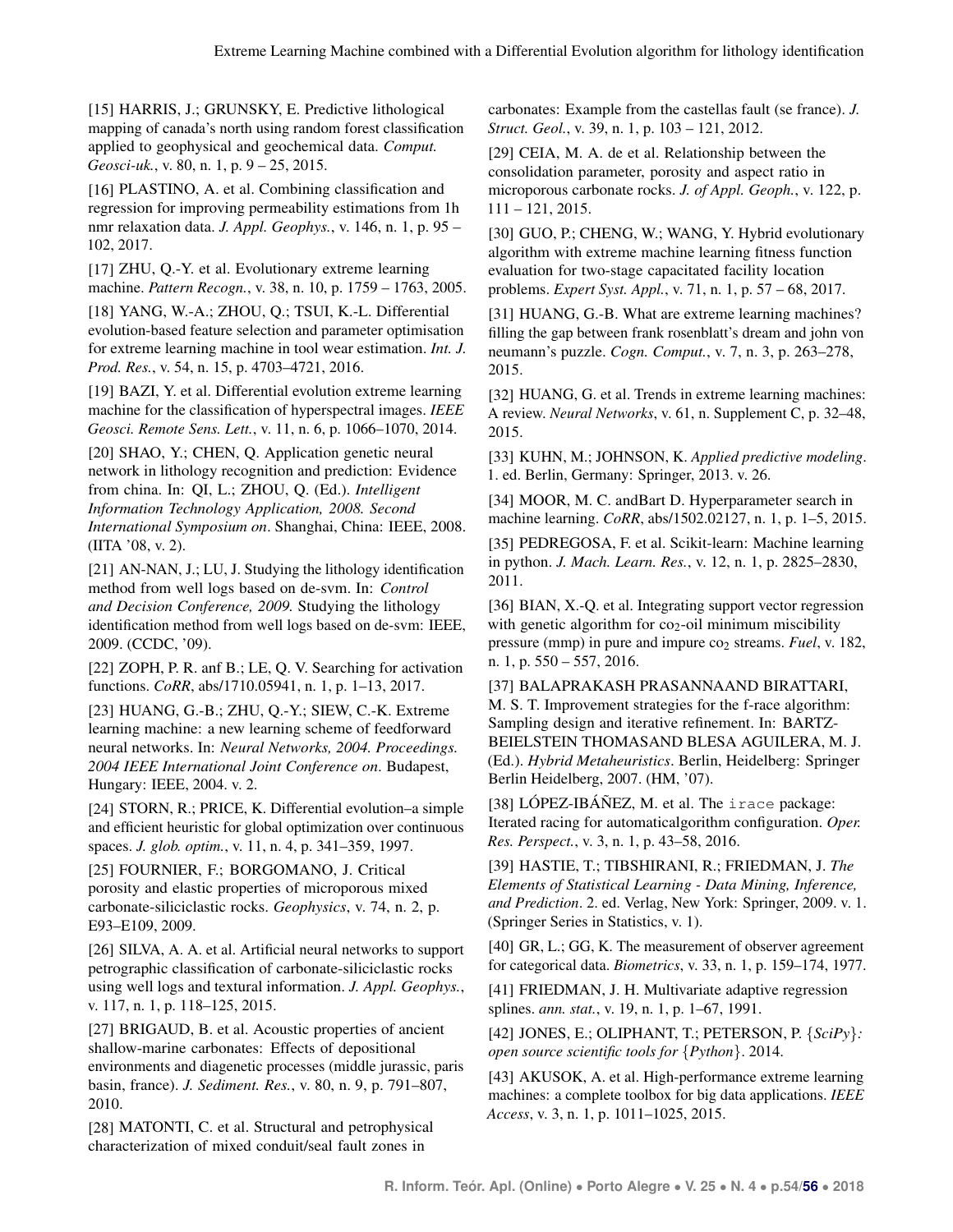<span id="page-12-0"></span>[44] PRICE RAINER M. STORN, J. A. L. K. *Differential evolution a practical approach to global optimization*. 1. ed. Berlin, Germany: Springer, 2005. v. 1. (Natural Computing Series, v. 1).

<span id="page-12-1"></span>[45] SAPORETTI, C. M. et al. Machine learning approaches for petrographic classification of carbonate-siliciclastic rocks using well logs and textural information. *J. Appl. Geophys.*, v. 155, n. 1, p. 217 – 225, 2018.

<span id="page-12-2"></span>[46] POLLOCK, D. W.; BARRON, O. V.; DONN, M. J. 3d

exploratory analysis of descriptive lithology records using regular expressions. *Comput. Geosci-uk.*, v. 39, n. 1, p. 111 – 119, 2012.

<span id="page-12-3"></span>[47] GRAY, J. M.; BISHOP, T. F.; WILFORD, J. R. Lithology and soil relationships for soil modelling and mapping. *CATENA*, v. 147, n. 1, p. 429 – 440, 2016.

## **1. Dataset**